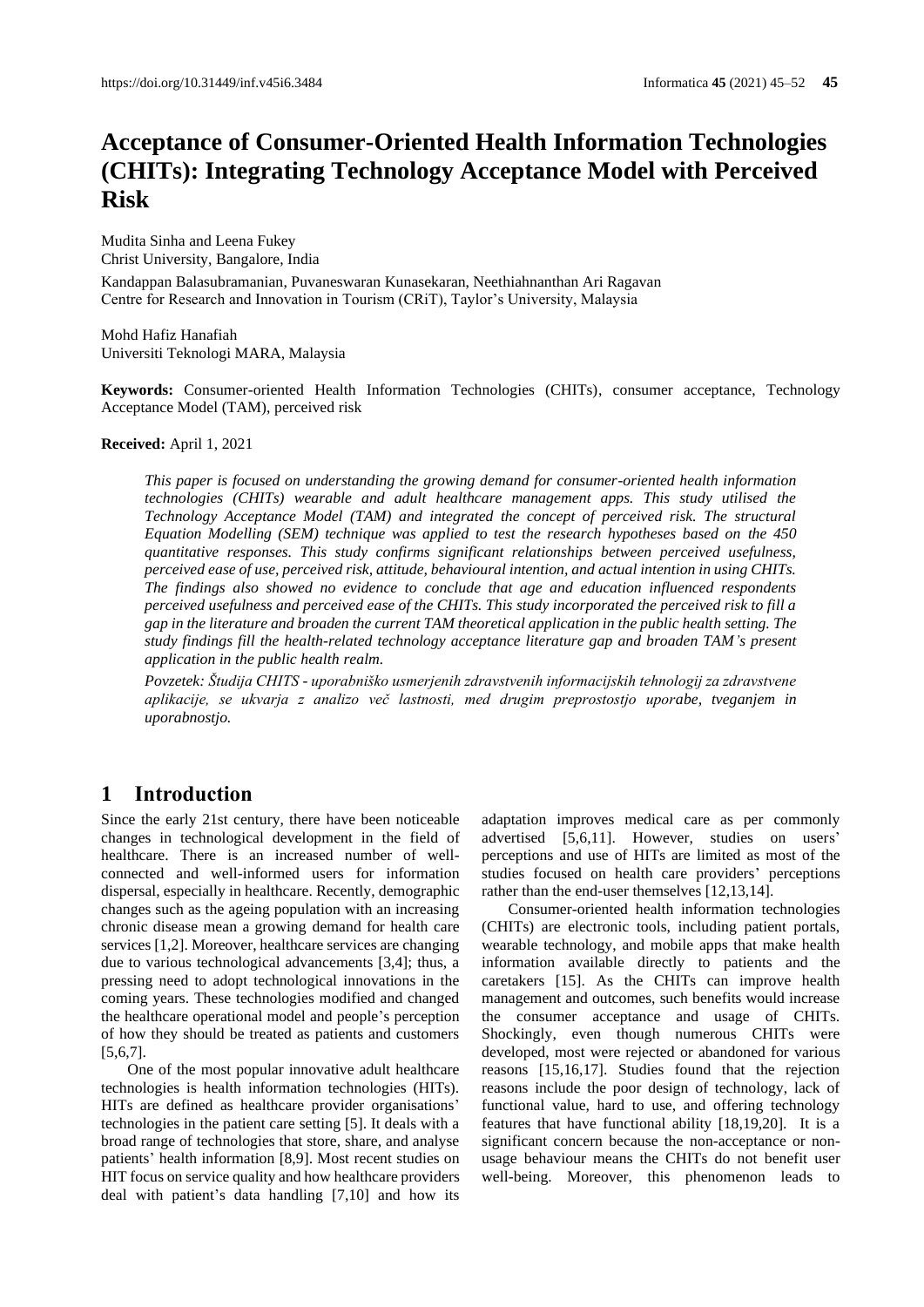inadequate knowledge of the adoption intention of users of CHITs, resulting in research gaps.

This paper's remainder provides an overview of the existing research, hypotheses propositions, the methodology used, and empirical analysis. It is followed by a discussion of the study implications, followed by the concluding remarks.

# **2 Literature review**

### **Consumer-oriented Health Information Technologies (CHIT)**

As CHITs have become much more widely available, health-oriented apps designed for patients have exploded in recent years. Wearable devices are becoming very common, defined as computers, which reside on clothes or accessories (such as eyeglasses and rings) comfortable to wear [21]. The emergence of advanced communication technology made smartphones a medium to achieve health goals through various mobile health applications [22]. Different CHITs apps were offered through the Apple Store and Google Playstore for various health concerns [23]. Recently CHITs apps and accessories such as smart bands and wristwatches became available and favoured among health-conscious consumers [24,25]. The available CHITs apps and accessories perform health monitoring, physiological activity tracking, notification, heart rate recording, and sleep and mental health monitoring [3,4,5, 15,17,24, 26,27, 29,30]. A complete and detailed report can be quickly produced to help users monitor their health conditions [29]. Currently, the demand for CHITs wearable devices for health monitoring and management combined with modern aesthetics and fashion design continues to grow [27].

### **Technology Acceptance Model (TAM)**

Ajzen [31] developed the technology acceptance model (TAM) in 1989 to understand human interaction with technology. The TAM models postulate the relationship between an individual's intention towards a specific behaviour and his actual behaviour [32,33,34,35]. TAM speculates two specific cognitive beliefs, namely perceived usefulness and perceived ease of use. Due to its adequate explanatory power and popularity, many studies utilised TAM in the technology acceptance and adoption of various information systems (IS) [36,37,38,39,40]. Although various factors affecting user acceptance of technology have been proposed and tested, the limited study focused on the consumer acceptance of CHITs. Also, most of the researchers did not consider the effect of perceived risk as a predictor.

#### **Perceived Risk**

This study explores the enabling factors adopted from the literature on consumers' adoption intention for CHITs. First, this study adopted the revised TAM model by [41] that included the risk perception dimension in the original TAM framework. This study postulated that user perceptions of CHITs' ease of use, usefulness and perceived risk were the critical factors affecting an

individual's adaptation of CHITs. Perceived risk is defined as a consumer's perceptions of the adverse consequences and uncertainty associated with their action [42,43]. Accordingly, customers will reduce or even refuse technology usage if they subjectively perceive an injury or a loss (risk perception) while using the technology, thus making perceived risk a vital factor affecting usage behaviour [37,44]. Besides, the opportunities to engage with their health information directly over CHITs also put the users' private information at risk [45]. This paper's remainder provides an overview of the existing research, hypotheses propositions, the methodology used, and empirical analysis. It is followed by a discussion of the study implications, followed by the concluding remarks.

### **3 Study hypotheses**

Numerous studies revealed a strong influence of the perceived usefulness (PU) on consumer intention and attitude towards technology usage [26,46,47]. Besides, Zhang et al. [48] claimed that perceived usefulness would predict adoption intention if relevant technologies fit consumers' lifestyles. The introduction of CHITs to consumers has proven difficult, and rates of technology use have been limited as various researchers reported various reasons CHITs were abandoned by consumers [49,50,51,52,30]. However, when consumers perceived CHITs as useful, they would be more likely to accept CHITs [52,30].

A vast number of studies show the significant effect of perceived ease of use (PEOU) on technology usage. Abdullah et al. [32] report a substantial impact of PEOU and PU on electronic commerce adoption. Furthermore, Leong et al. [53] and Sternad and Bobek [54] also show the significant effect between PEOU and PU in their technology acceptance study. In agreement with past research, various researchers claimed that ease of use is a strong determinant of perceived usefulness in adopting technological products [50,51,30]. When consumers believe that using CHITs is easy and effortless, they would be more likely to accept and further use CHITs [52, 30].

Meanwhile, studies found that personal anxiety or stress and having little self-confidence were the two main obstacles in adopting technologies [42]. Consumers tend to avoid risk and prefer accuracy over speed in making decisions, which, when left unsure, they will neither act nor make a decision [43]. The difficulty of interpreting the information and the perceivably risky purchase will ultimately make them choose to abandon the product rather than taking the risk [45]. Various empirical studies demonstrated the negative impact of consumers' privacy concerns on their intention to accept technology products [42,37]. In the CHITs contexts, when consumers believe CHITs perceived risk is minimal, they are more likely to adopt the technology [46].

Technology usage's intention plays a crucial role in consumer acceptance of any technology and its continuous usage. A person's intention is governed by several factors like prior experience using technology purchase capacity and goal orientation [46,55]. Thus, various researchers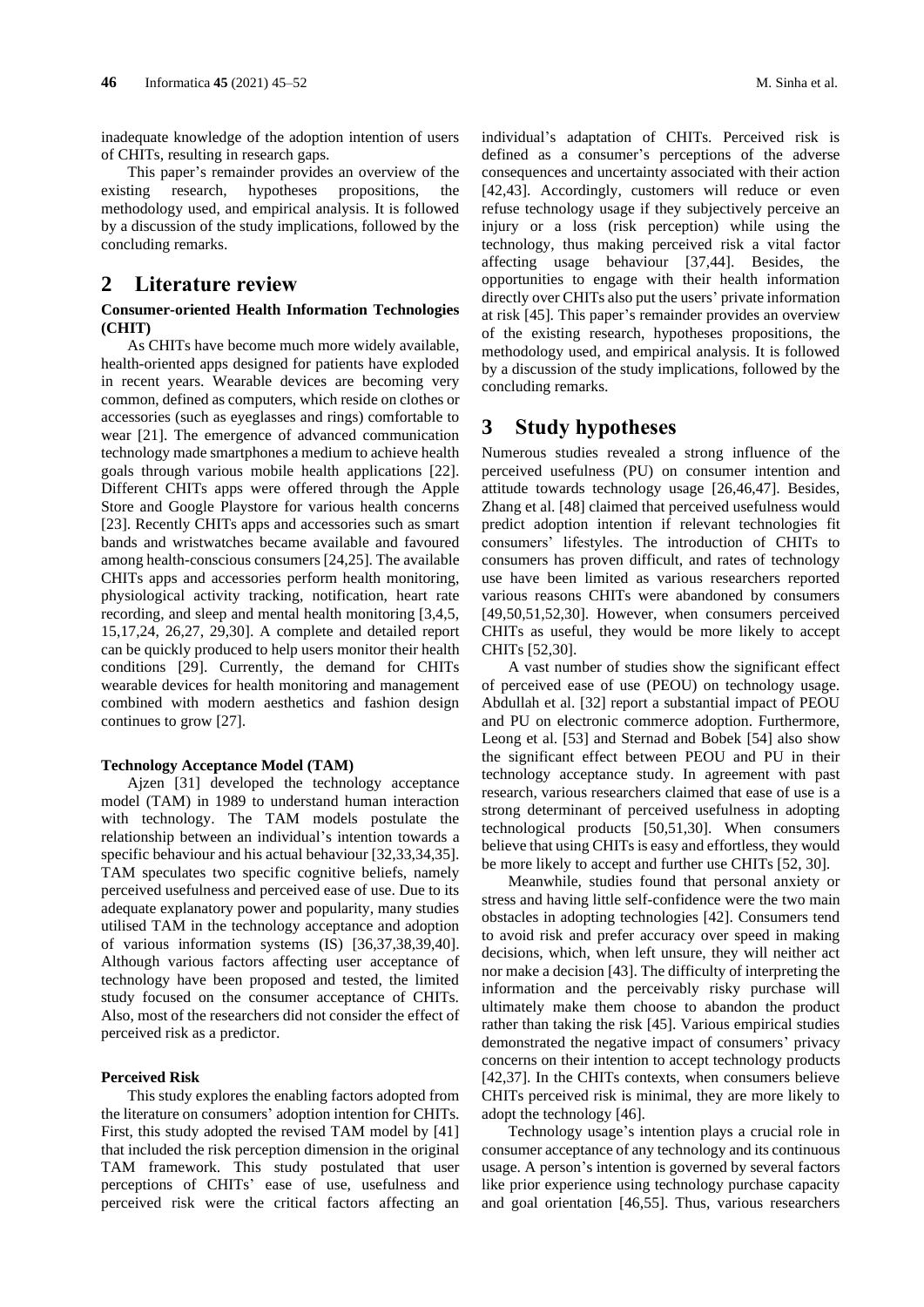

Figure 1: Revised TAM with perceived risk.

used behavioural intention to surrogate actual behaviour and were defined as consumers' intent to use the new technology or medium [46,56]. On the other hand, positive attitudes toward a new system resulted in solid intentions to use that system, and this relationship has been proven in the various research setting [34,48,57,58]. In the context of CHITs, when the consumers favour its usefulness, ease of use, and offer low risk, their intention to use and actual usage would increase [52,30]. Thus, this study hypothesised that:

- *H1: PU positively influences the user attitude towards using CHITs.*
- *H2: PEOU positively influences the user attitude towards using CHITs.*
- *H3: Perceived risk negatively influence the user attitude towards using CHITs.*
- *H4: User attitude positively influences their behavioural intention to use HIT.*
- *H5: Behavioural intention positively influences their actual intention to use HIT.*

In line with the study hypotheses, the purpose of this study is to investigate the factors influencing consumer behaviour towards CHITs. This study empirically assesses the relationship between CHITs perceived usefulness, perceived ease of use, perceived risk and consumer attitude, behavioural intention, and actual usage. Figure 1 depicts the revised TAM model employed in the present research.

# **4 Study methodology**

This study opted for the cross-sectional research design using a quantitative research survey. In the current study, a total of 22 Likert based questions adopted from Li [41] assessed the respondents' feedbacks on CHITs perceived usefulness, perceived ease of use, perceived risk and consumer attitude, behavioural intention, and actual usage. Hair et al. [59] recommended a minimum sample size of 200 for maximum likelihood estimation (MLE). Other authors also suggested larger sized samples of 400 or more would be sufficient for SEM analysis [60,61]. The choice of the respondents was established through the purposive sampling approach. In this study, the respondents were experienced users of CHITs (wearable or/and apps).

A total of 450 respondents were interviewed via the structured online questionnaire. The sample respondent's characteristics revealed that 17 percent of the respondents



Figure 2: Structural Model Assessment.

belonged to the age group of fewer than 30 years, 59 percent were between 30 to 50 years of age, and 24 percent represented more than 50 years of age. Meanwhile, 35 percent of the respondents completed their graduation on the educational front, while 53 percent completed their post-graduation. Notably, 12 percent of the respondents were medical professionals and PhD holders of both science and management streams.

The data analysis was conducted using the SPSS version 24 and Analysis of Moment Structures (AMOS) statistical software.

# **5 Analysis and results**

#### **Measurement Model**

Table 1 presents the relevant items, standardised loading, composite reliability, and Cronbach Alpha results through Confirmatory Factor Analysis (CFA) technique.

First, the Cronbach's alpha reliability coefficient was calculated to assess the survey instrument's reliability and psychometric properties [62]. Concerning composite reliability, most of the survey items demonstrated a greater loading value than 0.60, indicating the research model's convergence validity. Similarly, the Cronbach alpha values of each dimension were all above 0.7 – depicting model reliability.

#### **Structural Model: Goodness-of-fit**

After confirming the measurement model reliability and validity, the defined research hypotheses were tested using the structural model technique as shown in the conceptual framework (Figure 1). Next, Figure 2 reports the structural model assessment outputs.

The model results in Table 2 yielded acceptable goodness-of-fit indices, which indicated that the model fits the observed data. The results presented were below the cut-off (accepted) values, which revealed a good fit for the present model.

Table 3 reports the path analysis result. The analysis results confirm that PU  $(\beta=0.371; \text{ p} < 0.05)$  and PEOU  $(B=0.400; p<0.05)$  had a significant (statistically) influence on attitude towards using CHITs; hence, hypothesis one and hypothesis two can be accepted. On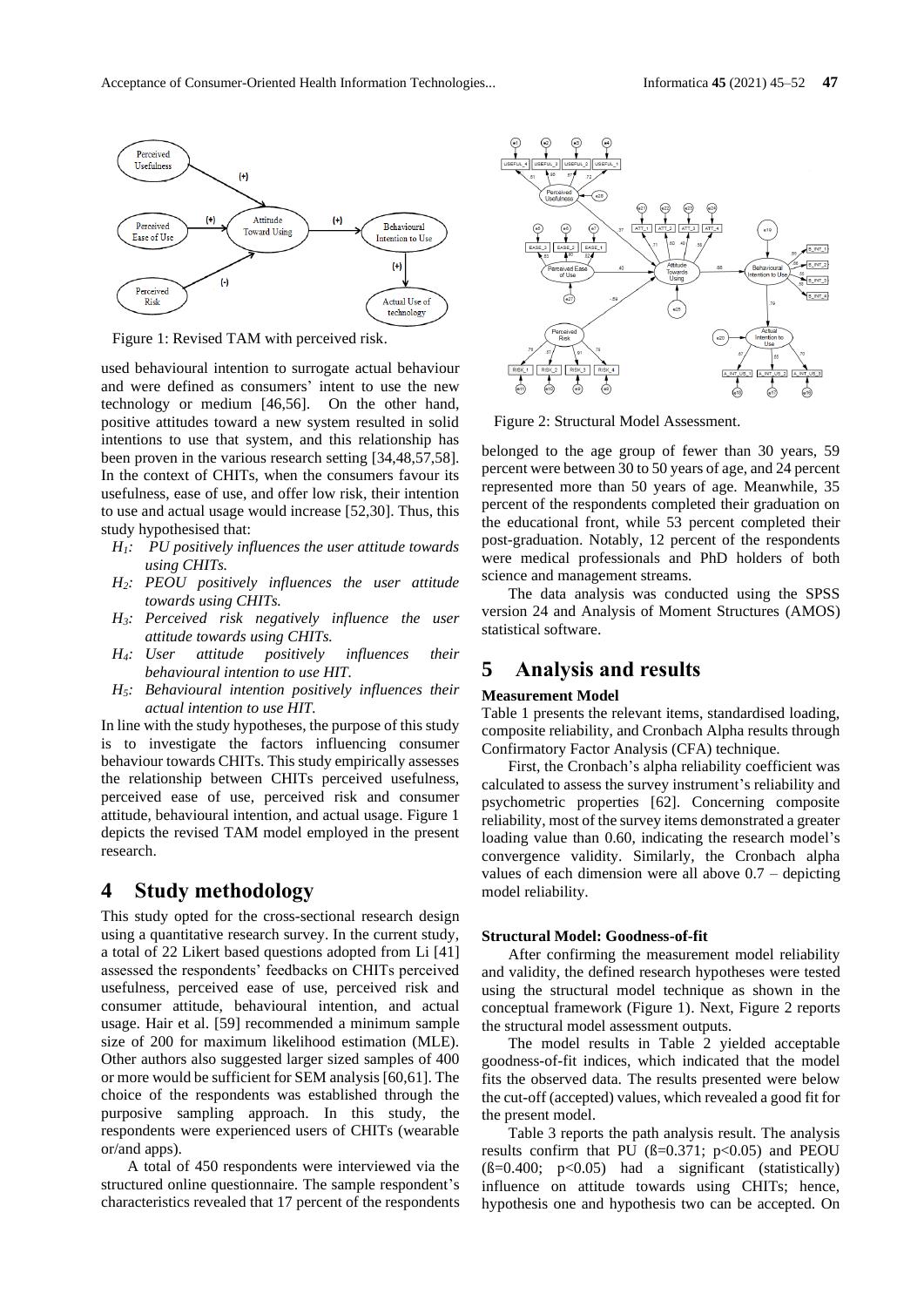the other hand, perceived risk  $(\beta = -0.586; p < 0.05)$ 

|                                  | Measurement | Structural | Threshold |
|----------------------------------|-------------|------------|-----------|
|                                  | model       | model      | value     |
| χ2                               | 315.80      | 576.76     |           |
| df                               | 194         | 243        |           |
| Chi-square/df<br>$(\gamma 2/df)$ | 1.628       | 2.168      | < 3.0     |
| <b>GFI</b>                       | 0.802       | 0.825      | > 0.90    |
| AGFI                             | 0.842       | 0.860      | > 0.80    |
| <b>CFI</b>                       | 0.895       | 0.857      | > 0.90    |
| NFI                              | 0.872       | 0.835      | > 0.90    |
| <b>RMSEA</b>                     | 0.080       | 0.091      | < 0.10    |
| <b>PCFI</b>                      | 0.751       | 0.667      | < 0.50    |
| <b>PNFI</b>                      | 0.649       | 0.559      | < 0.50    |

Table 2: Goodness-of-fit and incremental indices for measurement and structural models.

significantly negatively affects consumer attitude towards using CHITs as a health caretaker. Thus, hypothesis three could be fully asserted. Furthermore, the path analysis also confirms that the attitude towards using CHITs positively and significantly  $(B=0.211; \quad p<0.05)$  influences behavioural intention to use CHITs. Hence, hypothesis four is fully asserted. Finally, behavioural intention to use CHITs had a positive and significant ( $\beta$ =0.786; p<0.05)

impact on the behavioural intention to use CHITs, which asserted hypothesis five.

### **6 Conclusion**

The study findings fill the literature gap and broaden TAM's current theoretical application in the public health realm. This study tested an extended TAM framework to consumer acceptance towards the CHITs system. This study's main contribution is the verification of consumers' attitudes, perceived risk, and behavioural intention to adopt and use CHITs. The study findings have enriched research on the relationship between technology acceptance, perceived risks and behavioural intentions, which could shed light on future research on the application of consumer acceptance theories. This study also highlights that CHIT is a promising concept to improve the personal care experience and improve population health. The finding of this study shows that smartphone is a powerful predictor of interest and usage in CHITs due to the ease of use, mobility, and connectivity of smartphones. It offers an excellent opportunity for CHITs providers to improve their mobile-based products and apps, focusing on usability and features that consumers expect.

The findings showed that perceived ease of using CHITs is more important than the aspects of perceived usefulness. Our research found that ease of use of CHITs is another critical factor that affects consumers' health information-seeking behaviour. Therefore, mobile

|                                                                                      |         | Construct   | Cronbach | Average<br>Variance |
|--------------------------------------------------------------------------------------|---------|-------------|----------|---------------------|
| <b>Items</b>                                                                         | Loading | Reliability | Alpha    | Extraction          |
| Perceived Usefulness                                                                 |         | 0.811       | 0.812    | 0.519               |
| I will use the CHIT if it helps my personal health management (USEFUL_1)             | 0.749   |             |          |                     |
| I will use CHIT if it helps me develop healthy habits (USEFUL_2)                     | 0.649   |             |          |                     |
| I will use the CHIT if it helps me maintain a healthy status (USEFUL_3)              | 0.804   |             |          |                     |
| Perceived Ease of Use                                                                |         | 0.834       | 0.835    | 0.628               |
| I will use the CHIT if learning to operate the technology is easy for me (EASE_1)    | 0.841   |             |          |                     |
| I will use the CHIT if the user interface is clear and intuitive (EASE 2)            | 0.849   |             |          |                     |
| I will use the CHIT if it is flexible to interact with it (EASE 3)                   | 0.676   |             |          |                     |
| <b>Perceived Risk</b>                                                                |         | 0.847       | 0.849    | 0.585               |
| CHIT does not provide adequate protection of my personal health information (RISK 1) | 0.803   |             |          |                     |
| CHIT does not protect the privacy of its users (RISK_2)                              | 0.607   |             |          |                     |
| CHIT will share my personal health information without my authorisation (RISK_3)     | 0.862   |             |          |                     |
| Usage Attitude                                                                       |         | 0.758       | 0.763    | 0.446               |
| I will use the CHIT only if I can utilise it (ATT 1)                                 | 0.790   |             |          |                     |
| I will use the CHIT if I find it rewarding to use (ATT_2)                            | 0.685   |             |          |                     |
| I will use CHIT if it is reasonably priced (ATT_3)                                   | 0.661   |             |          |                     |
| <b>Behavioural Intention</b>                                                         |         | 0.767       | 0.767    | 0.452               |
| I prefer to use the CHIT both at home and office (B_INT_1)                           | 0.665   |             |          |                     |
| I prefer to use CHIT if most people around are using it (B_INT_2)                    | 0.635   |             |          |                     |
| I prefer to use CHIT if it is easy to obtain (B_INT_3)                               | 0.733   |             |          |                     |
| Actual Intention to Use                                                              |         | 0.769       | 0.770    | 0.527               |
| Assuming I have access to the CHIT, I intend to use it. (A_INT_US_1)                 | 0.714   |             |          |                     |
| Given that I have access to CHIT, I will use it more frequently (A INT US 2)         | 0.708   |             |          |                     |
| I intent to recommend the CHIT to my friends (A_INT_US_3)                            | 0.754   |             |          |                     |
| $N = 4.50$                                                                           |         |             |          |                     |

Table 1: Measurement model – Factor Loadings.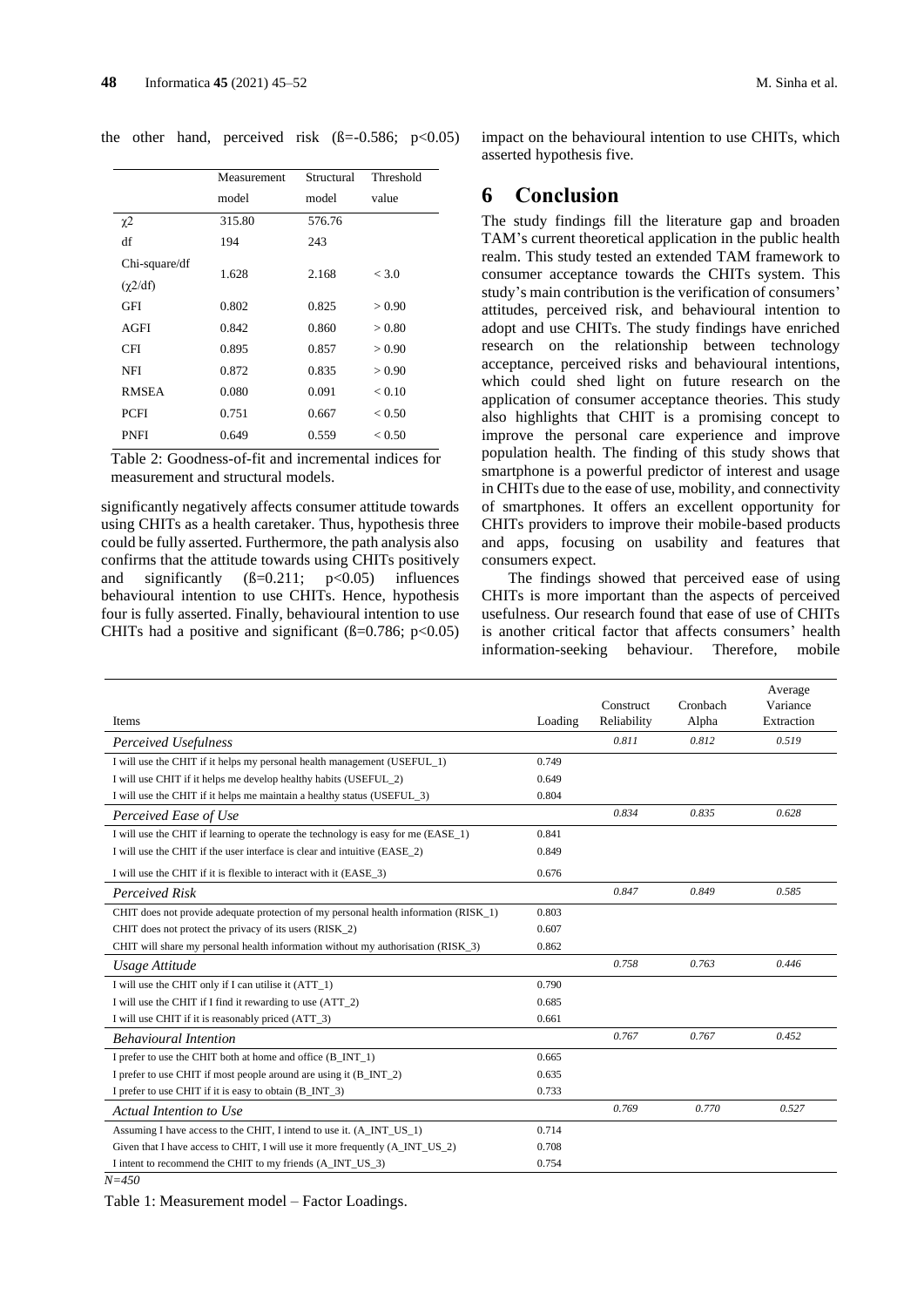| <b>Hypotheses</b>                                                                      | Standard<br>estimate | Standard<br>error | P-value    |
|----------------------------------------------------------------------------------------|----------------------|-------------------|------------|
| $H_1$ : Perceived usefulness                                                           | 0.371                | 0.116             | $0.000***$ |
| $\rightarrow$ Attitude towards using<br><b>CHIT</b>                                    |                      |                   |            |
| $H_2$ : Perceived ease of use<br>$\rightarrow$ Attitude towards using<br><b>CHIT</b>   | 0.400                | 0.124             | $0.000***$ |
| H <sub>3</sub> : Perceived risk $\rightarrow$<br>Attitude towards using<br><b>CHIT</b> | $-0.586$             | 0.103             | $0.000***$ |
| $H_4$ : Attitude towards using<br>$CHIT \rightarrow$ Behavioural<br>intention          | 0.877                | 0.132             | $0.000***$ |
| $H_5$ : Behavioural intention<br>$\rightarrow$ Actual intention in<br>using CHIT       | 0.786                | 0.272             | $0.000***$ |

healthcare providers should focus on improving the ease of use of CHITs apps and services. Nonetheless, the

*\*\*\* Significance at a 95% confidence interval*

Table 3: Path analysis.

CHITs design, ergonomic and implementation could be improved only by understanding the consumer wants and needs. On the other hand, this study also highlighted how perceived risk in CHITs influence consumer adoption and usage. It is reasonable to assume that a large number of consumers are still intimidated by CHITs. Based on the study findings, given that the perceived risks negatively impact consumers' attitudes, CHITs providers should focus more on enhancing the reliability and validity of health information provided by them.

This study also offers significant inputs to the practitioner; perceived usefulness and ease of use are factors that managers and policymaker consider before introducing health information technology. The study results highlight the need for further research by including people with various cultural identities and socioeconomic statuses, and cultural dynamics in CHITs better understand consumer acceptance of such technologies. Understanding the factors affecting the acceptance of CHITs as personal health caretakers is necessary to ensure a sustainable adoption, which would result in people's continuous dependence on human health caretakers in the future. Future research should test more complex predictive models and add other consumer behavioural attributes and preferences to optimise CHITs acceptance and usage further. This idea also aligns with SDG nine, which to enhance technological capabilities among the world population to achieve community well-being.

# **Acknowledgement**

The authors confirm that there is no conflict of interest to declare for this publication.

### **References**

[1] Dall, T. M., Gallo, P. D., Chakrabarti, R., West, T., Semilla, A. P., & Storm, M. V. (2013). An aging population and growing disease burden will require alarge and specialised health care workforce by 2025. *Health Affairs, 32*(11), 2013-2020.

<https://doi.org/10.1377/hlthaff.2013.0714>

[2] Etkind, S., Bone, A., Gomes, B., Lovell, N., Evans, C., Higginson, I., & Murtagh, F. (2017). How many people will need palliative care in 2040? Past trends, future projections and implications for services. *BMC Medicine, 15*(1), 1-10. <https://doi.org/10.1186/s12916-017-0860-2>

[3] Ahamed, F., Palepu, S., Dubey, M., & Nongkynrih, B. (2017). Scope of mobile health in Indian health care system–the way forward. *International Journal of Community Medicine and Public Health, 4*, 875- 881. [https://doi.org/10.18203/2394-6040.](https://doi.org/10.18203/2394-6040.ijcmph20171300) [ijcmph20171300](https://doi.org/10.18203/2394-6040.ijcmph20171300)

- [4] Bernstein, M. L., McCreless, T., & Cote, M. J. (2007). Five constants of information technology adoption in healthcare. *Hospital Topics, 85*(1), 17-25. <https://doi.org/10.3200/HTPS.85.1.17-26>
- [5] Dias, D., & Paulo Silva Cunha, J. (2018). Wearable health devices—vital sign monitoring, systems and technologies. *Sensors, 18*(8), 2414. <https://doi.org/10.3390/s18082414>
- [6] Latif, S., Qadir, J., Farooq, S., & Imran, M. A. (2017). How 5g wireless (and concomitant technologies) will revolutionise healthcare? *Future Internet, 9*(4), 93. <https://doi.org/10.3390/fi9040093>
- [7] Majumder, S., Aghayi, E., Noferesti, M., Memarzadeh-Tehran, H., Mondal, T., Pang, Z., & Deen, M. J. (2017). Smart homes for elderly healthcare—Recent advances and research challenges. *Sensors, 17*(11), 2496. <https://doi.org/10.3390/s17112496>
- [8] Jeong, I., Bychkov, D., & Searson, P. C. (2018). Wearable devices for precision medicine and health state monitoring. *IEEE Transactions on Biomedical Engineering, 66*(5), 1242-1258. <https://doi.org/10.1109/TBME.2018.2871638>
- [9] Kundu, N., Rani, G., & Dhaka, V. S. (2020). *Machine Learning and IoT based Disease Predictor and Alert Generator System.* Paper presented at the 2020 Fourth International Conference on Computing Methodologies and Communication (ICCMC). [https://doi.org/10.1109/ICCMC48092.2020.ICCMC-](https://doi.org/10.1109/ICCMC48092.2020.ICCMC-000142)[000142](https://doi.org/10.1109/ICCMC48092.2020.ICCMC-000142)
- [10]Kisekka, V., & Giboney, J. S. (2018). The effectiveness of health care information technologies: evaluation of trust, security beliefs, and privacy as determinants of health care outcomes. *Journal of Medical Internet Research, 20*(4), e107. <https://doi.org/10.2196/jmir.9014>
- [11]Wager, K. A., Lee, F. W., & Glaser, J. P. (2017). *Health care information systems: A practical approach for health care management*: John Wiley & Sons.
- [12]Degenholtz, H. B., Resnick, A., Lin, M., & Handler, S. (2016). Development of an applied framework for understanding health information technology in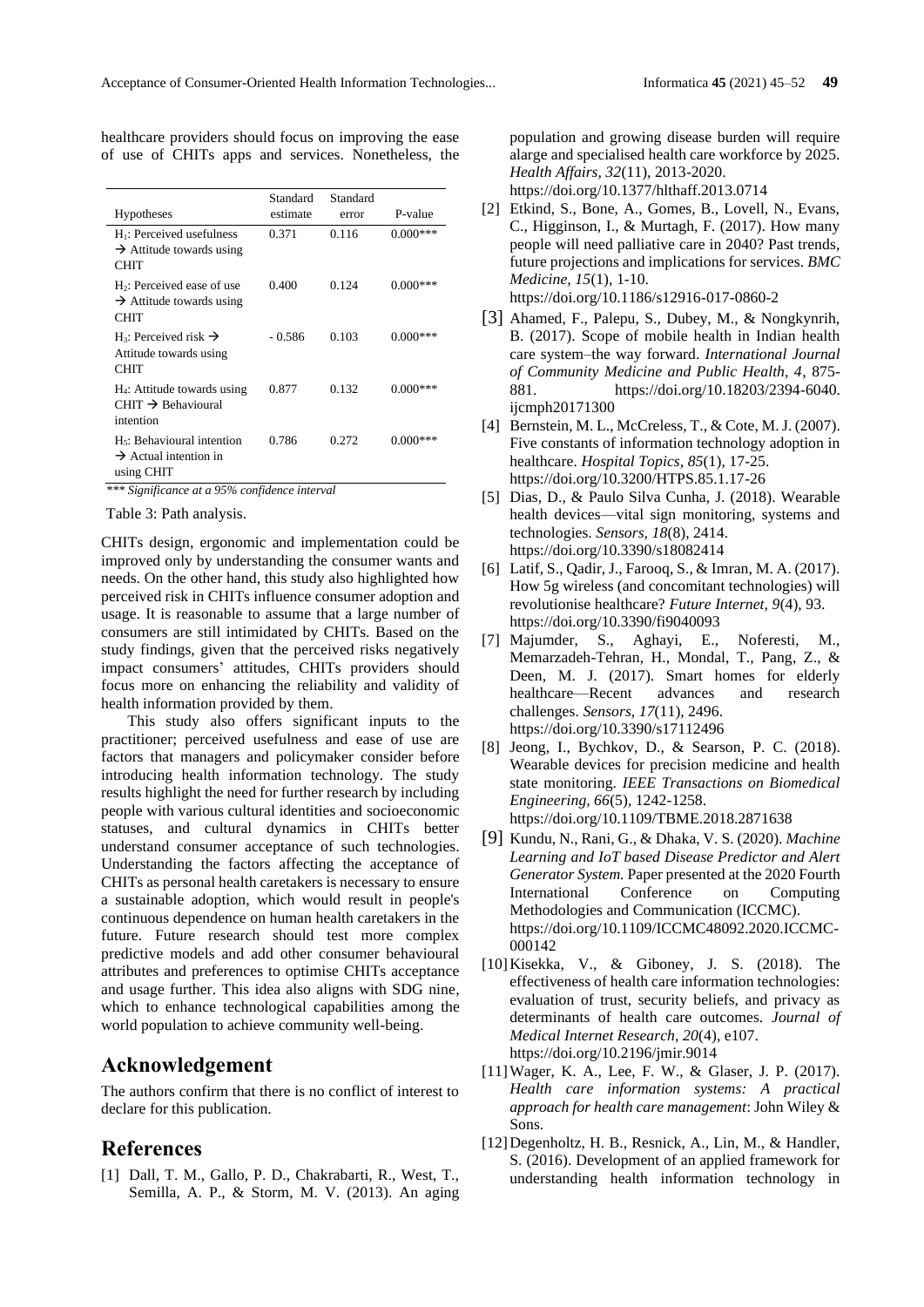nursing homes. *Journal of the American Medical Directors Association, 17*(5), 434-440. <https://doi.org/10.1016/j.jamda.2016.02.002>

- [13]Gardner, R. L., Cooper, E., Haskell, J., Harris, D. A., Poplau, S., Kroth, P. J., & Linzer, M. (2019). Physician stress and burnout: the impact of health information technology. *Journal of the American Medical Informatics Association, 26*(2), 106-114. <https://doi.org/10.1093/jamia/ocy145>
- [14]Zallman, L., Finnegan, K., Roll, D., Todaro, M., Oneiz, R., & Sayah, A. (2018). Impact of medical scribes in primary care on productivity, face-to-face time, and patient comfort. *The Journal of the American Board of Family Medicine, 31*(4), 612-619. <https://doi.org/10.3122/jabfm.2018.04.170325>
- [15] Cheung, M.L., Chau, K.Y., Lam, M.H.S., Tse, G., Ho, K.Y., Flint, S.W., Broom, D.R., Tso, E.K.H. and Lee, K.Y. (2019). Examining consumers' adoption of wearable healthcare technology: The role of health attributes. *International Journal of Environmental Research and Public Health, 16*(13), 2257. <https://doi.org/10.3390/ijerph16132257>
- [16]Dinh-Le, C., Chuang, R., Chokshi, S., & Mann, D. (2019). Wearable health technology and electronic health record integration: scoping review and future directions. *JMIR mHealth and uHealth, 7*(9), e12861. <https://doi.org/10.2196/12861>
- [17]Li, J., Ma, Q., Chan, A. H., & Man, S. (2019). Health monitoring through wearable technologies for older adults: Smart wearables acceptance model. *Applied Ergonomics, 75*, 162-169. <https://doi.org/10.1016/j.apergo.2018.10.006>
- [18] Cilliers, L. (2020). Wearable devices in healthcare: Privacy and information security issues. *Health Information Management Journal, 49*(2-3), 150-156. <https://doi.org/10.1177/1833358319851684>
- [19]Kuziemsky, C., Randell, R., & Borycki, E. (2016). Understanding Unintended Consequences and Health Information Technology: Contribution from the IMIA Organizational and Social Issues Working Group. *Yearbook of Medical Informatics* (1), 53. <https://doi.org/10.15265/IY-2016-027>
- [20]Sillence, E., Briggs, P., & Harris, P. R. (2018). Revisiting the Issue of Trust in E-Health. In *Web-Based Behavioral Therapies for Mental Disorders* (pp. 241-259): IGI Global. <https://doi.org/10.4018/978-1-5225-3241-5.ch009>
- [21]Li, H., Wu, J., Gao, Y., & Shi, Y. (2016). Examining individuals' adoption of healthcare wearable devices: An empirical study from privacy calculus perspective. *International Journal of Medical Informatics, 88*, 8-17.
- <https://doi.org/10.1016/j.ijmedinf.2015.12.010>
- [22]Shen, C., Wang, M.P., Chu, J.T., Wan, A., Viswanath, K., Chan, S.S.C., & Lam, T.H. (2017). Health app possession among smartphone or tablet owners in Hong Kong: Population-based survey. *Advanceing Digital Health & Open Science*, 5(6). <https://doi.org/10.2196/mhealth.7628>
- [23]Krishnan, G., & Selvam, G. (2019). Factors influencing the download of mobile health apps:

Content review-led regression analysis. *Health Policy and Technology, 8*(4), 356-364 <https://doi.org/10.1016/j.hlpt.2019.09.001>

- [24] Sun, J., & Liu, Y. (2020). Using Smart Bracelets to Assess Heart Rate Among Students During Physical Education Lessons: Feasibility, Reliability, and Validity Study. *JMIR mHealth and uHealth, 8*(8), e17699.<https://doi.org/10.2196/17699>
- [25]Vinciguerra, S., & Vinciguerra, M. (2019). Smart devices and healthy aging. *Nutrition and Healthy Aging, 5*(1), 13-19. <https://doi.org/10.3233/NHA-170039>
- [26]Gajanayake, R., Sahama, T., & Iannella, R. (2013). *The role of perceived usefulness and attitude on electronic health record acceptance.* Paper presented at the 2013 IEEE 15th International Conference on e-Health Networking, Applications and Services
- (Healthcom 2013). [27]Koorts, H., Salmon, J., Timperio, A., Ball, K., Macfarlane, S., Lai, S.K., Brown, H., Chappel, S.E., Lewis, M. and Ridgers, N.D. (2020). Translatability of a Wearable Technology Intervention to Increase Adolescent Physical Activity: Mixed Methods Implementation Evaluation. *Journal of Medical Internet Research, 22*(8), e13573. <https://doi.org/10.2196/13573>
- [28]Somrak, M., Luštrek, M., Šušteršič, J., Krivc, T., Mlinar, A., Travnik, T., Stepan, L., Mavsar, M. and Gams, M. (2014). Tricorder: Consumer Medical Device for Discovering Common Medical Conditions. *Informatica, 38*(1), 81-88.
- [29]Tabi, K., Randhawa, A.S., Choi, F., Mithani, Z., Albers, F., Schnieder, M., Nikoo, M., Vigo, D., Jang, K., Demlova, R. and Krausz, M. (2019). Mobile apps for medication management: review and analysis. *JMIR mHealth and uHealth, 7*(9), e13608. <https://doi.org/10.2196/13608>
- [30]Wang, H., Tao, D., Yu, N., & Qu, X. (2020). Understanding consumer acceptance of healthcare wearable devices: An integrated model of UTAUT and TTF. *International Journal of Medical Informatics*, 104156.

<https://doi.org/10.1016/j.ijmedinf.2020.104156>

- [31]Davis, F. D. (1989). Perceived usefulness, perceived ease of use, and user acceptance of information technology. *MIS Quarterly*, 319-340. <https://doi.org/10.2307/249008>
- [32]Abdullah, F., Ward, R., & Ahmed, E. (2016). Investigating the influence of the most commonly used external variables of TAM on students' Perceived Ease of Use (PEOU) and Perceived Usefulness (PU) of e-portfolios. *Computers in Human Behavior, 63*, 75-90. <https://doi.org/10.1016/j.chb.2016.05.014>
- [33]Hong, S.H., & Yu, J.H. (2018). Identifiation of external variables for the technology acceptance model (TAM) in the assessment of BIM application for mobile devices. *IOP Conference Series: Materials Science and Engineering,* 401(1), doi: 10.10881457- 899X/401/1/012027.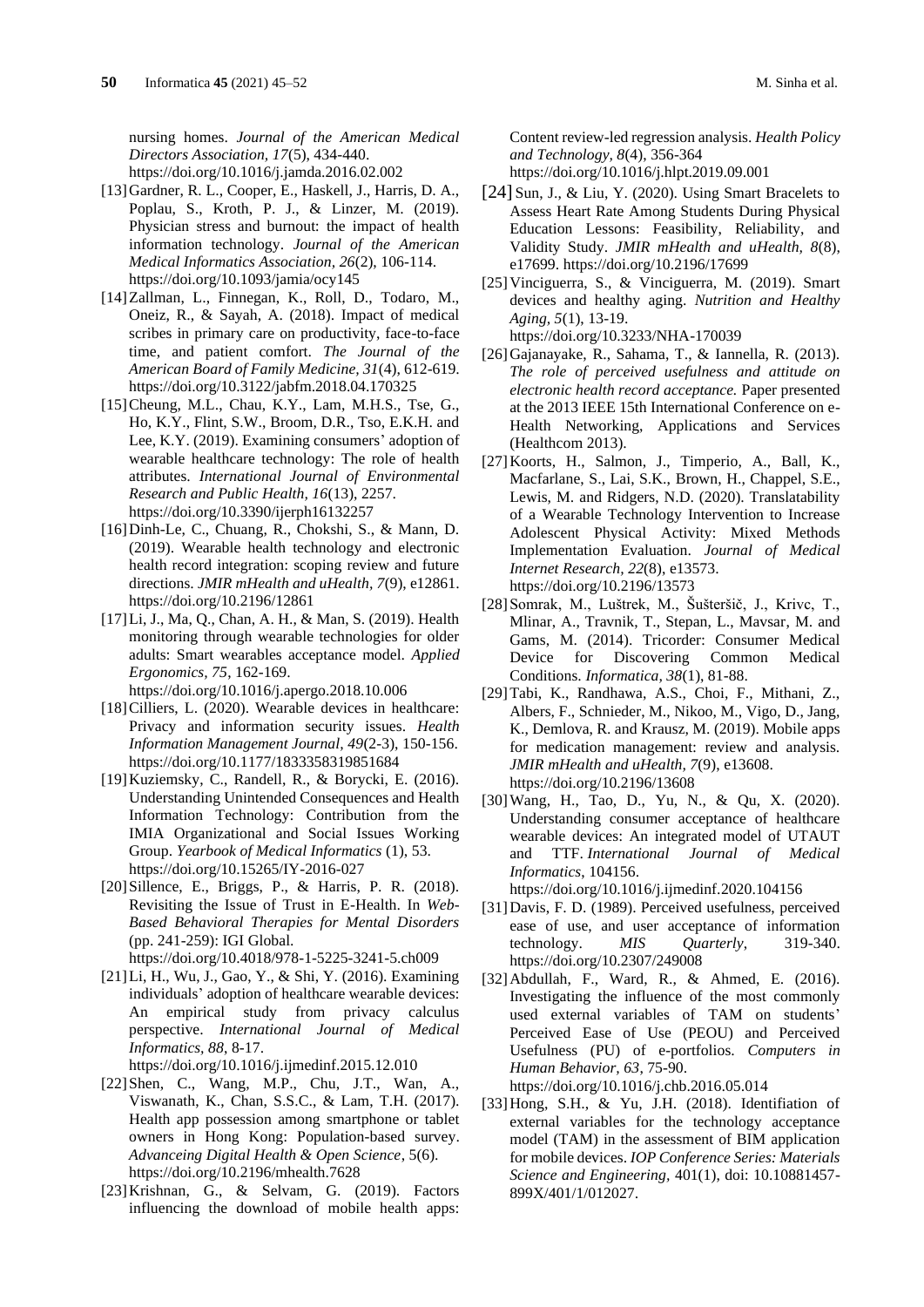<https://doi.org/10.1088/1757-899X/401/1/012027>

- [34]Gjoreski, M. (2021). A Method for Combining Classical and Deep Machine Learning for Mobile Health and Behavior Monitoring. *Informatica, 45*(1), 169-170. https://doi.org/10.31449/inf.v45i1.3482
- [35]Li, Y., Qi, J., & Shu, H. (2008). Review of relationships among variables in TAM. *Tsinghua Science & Technology, 13*(3), 273-278. [https://doi.org/10.1016/S1007-0214\(08\)70044-0](https://doi.org/10.1016/S1007-0214(08)70044-0)
- [36] Gefen, D., & Straub, D. (1997). Gender differences in the perception and use of e-mail: An extension to the technology acceptance model. 389-400. <https://doi.org/10.2307/249720>
- [37]Mutahar, A. M., Daud, N. M., Ramayah, T., Isaac, O., & Aldholay, A. H. (2018). The effect of awareness and perceived risk on the technology acceptance model (TAM): mobile banking in Yemen. *International Journal of Services and Standards, 12*(2), 180-204.

<https://doi.org/10.1504/IJSS.2018.091840>

- [38]Harbi, A. (2021). Health care Expert's readiness to implement National Unified Medical Records (NUMR) system in the United Arab Emirates; A Qualitative study. *Informatica, 45*(5), 687-696. https://doi.org/10.31449/inf.v45i5.3358.
- [39]Straub, D., Keil, M., & Brenner, W. (1997). Testing the technology acceptance model across cultures: A three country study. *Information & Management,* 33(1), 1-11.

[https://doi.org/10.1016/S0378-7206\(97\)00026-8](https://doi.org/10.1016/S0378-7206(97)00026-8)

[40] Venkatesh, V. and Davis, F.D. (2000). A theoretical extension of the technology acceptance model: four longitudinal field studies. *Management Science,*  46(2), 186-204.

<https://doi.org/10.1287/mnsc.46.2.186.11926>

- [41]Šumak, B., Heričko, M., Pušnik, M., & Polančič, G. (2011). Factors affecting acceptance and use of Moodle: An empirical study based on TAM. *Informatica, 35*(1), 91-100.
- [42]Hirunyawipada, T., & Paswan, A. K. (2006). Consumer innovativeness and perceived risk: implications for high technology product adoption. *Journal of Consumer Marketing, 23*(4), 182-198. <https://doi.org/10.1108/07363760610674310>
- [43]Im, I., Kim, Y., & Han, H.-J. (2008). The effects of perceived risk and technology type on users' acceptance of technologies. *Information & Management, 45*(1), 1-9. <https://doi.org/10.1016/j.im.2007.03.005>
- [44] Ehrenfeld, J. M. (2017). Wannacry, cybersecurity and health information technology: A time to act. *Journal of Medical Systems, 41*(7), 104. <https://doi.org/10.1007/s10916-017-0752-1>
- [45] Blanke, S. J., & McGrady, E. (2016). When it comes to securing patient health information from breaches, your best medicine is a dose of prevention: A cybersecurity risk assessment checklist. *Journal of Healthcare Risk Management, 36*(1), 14-24. <https://doi.org/10.1002/jhrm.21230>
- [46]Taufik, N., & Hanafiah, M. H. (2019). Airport passengers' adoption behaviour towards self-check-in

Kiosk Services: the roles of perceived ease of use, perceived usefulness and need for human interaction. Heliyon, 5(12), e02960.

https://doi.org/10.1016/j.heliyon.2019.e02960

- [47]Purnawirawan, N., De Pelsmacker, P., & Dens, N. (2012). Balance and sequence in online reviews: How perceived usefulness affects attitudes and intentions. *Journal of Interactive Marketing, 26*(4), 244-255. <https://doi.org/10.1016/j.intmar.2012.04.002>
- [48]Zhang, M., Luo, M., Nie, R., & Zhang, Y. (2017). Technical attributes, health attribute, consumer attributes and their roles in adoption intention of healthcare wearable technology. *International Journal of Medical Informatics, 108*, 97-109. <https://doi.org/10.1016/j.ijmedinf.2017.09.016>
- [49]Cocosila, M., & Archer, N. (2018). Modeling consumer acceptance of electronic personal health records. *Journal of Electronic Commerce Research*, *19*(2), 119-134.
- [50] Garavand, A., Mohseni, M., Asadi, H., Etemadi, M., Moradi-Joo, M., & Moosavi, A. (2016). Factors influencing the adoption of health information technologies: a systematic review. *Electronic Physician*, *8*(8), 2713. <https://doi.org/10.19082/2713>
- [51] Tao, D., Shao, F., Liu, S., Wang, T., & Qu, X. (2016). Predicting factors of consumer acceptance of health information technologies: a systematic review. In *Proceedings of the Human Factors and Ergonomics Society Annual Meeting* (Vol. 60, No. 1, pp. 598-602). Sage CA: Los Angeles, CA: SAGE Publications.

<https://doi.org/10.1177/1541931213601137>

- [52]Tao, D., Wang, T., Wang, T., Zhang, T., Zhang, X., & Qu, X. (2020). A systematic review and metaanalysis of user acceptance of consumer-oriented health information technologies. *Computers in Human Behavior*, *104*, 106147. <https://doi.org/10.1016/j.chb.2019.09.023>
- [53] Leong, L.Y., Ooi, K.-B., Chong, A. Y.-L., & Lin, B. (2011). Influence of individual characteristics, perceived usefulness and ease of use on mobile entertainment adoption. *International Journal of Mobile Communications, 9*(4), 359-382. <https://doi.org/10.1504/IJMC.2011.041141>
- [54] Sternad, S., & Bobek, S. (2013). Impacts of TAMbased external factors on ERP acceptance. *Procedia Technology, 9*, 33-42.

<https://doi.org/10.1016/j.protcy.2013.12.004>

- [55]Zulkifly, M. I., Zahari, M. S. M., Hanafiah, M. H., Hemdi, M. A., & Ismail, M. N. (2016). Customers' technology readiness and customer information satisfaction on tablet-based menu ordering experience. *Heritage, Culture and Society*, 549-553. https://doi.org/10.1201/9781315386980-97
- [56]Rahman, F. B. A., Hanafiah, M. H. M., Zahari, M. S. M., & Jipiu, L. B. (2021). Systematic Literature Review on The Evolution of Technology Acceptance and Usage Model used in Consumer Behavioural Study. International Journal of Academic Research in Business and Social Sciences, 11(13), 272–298.